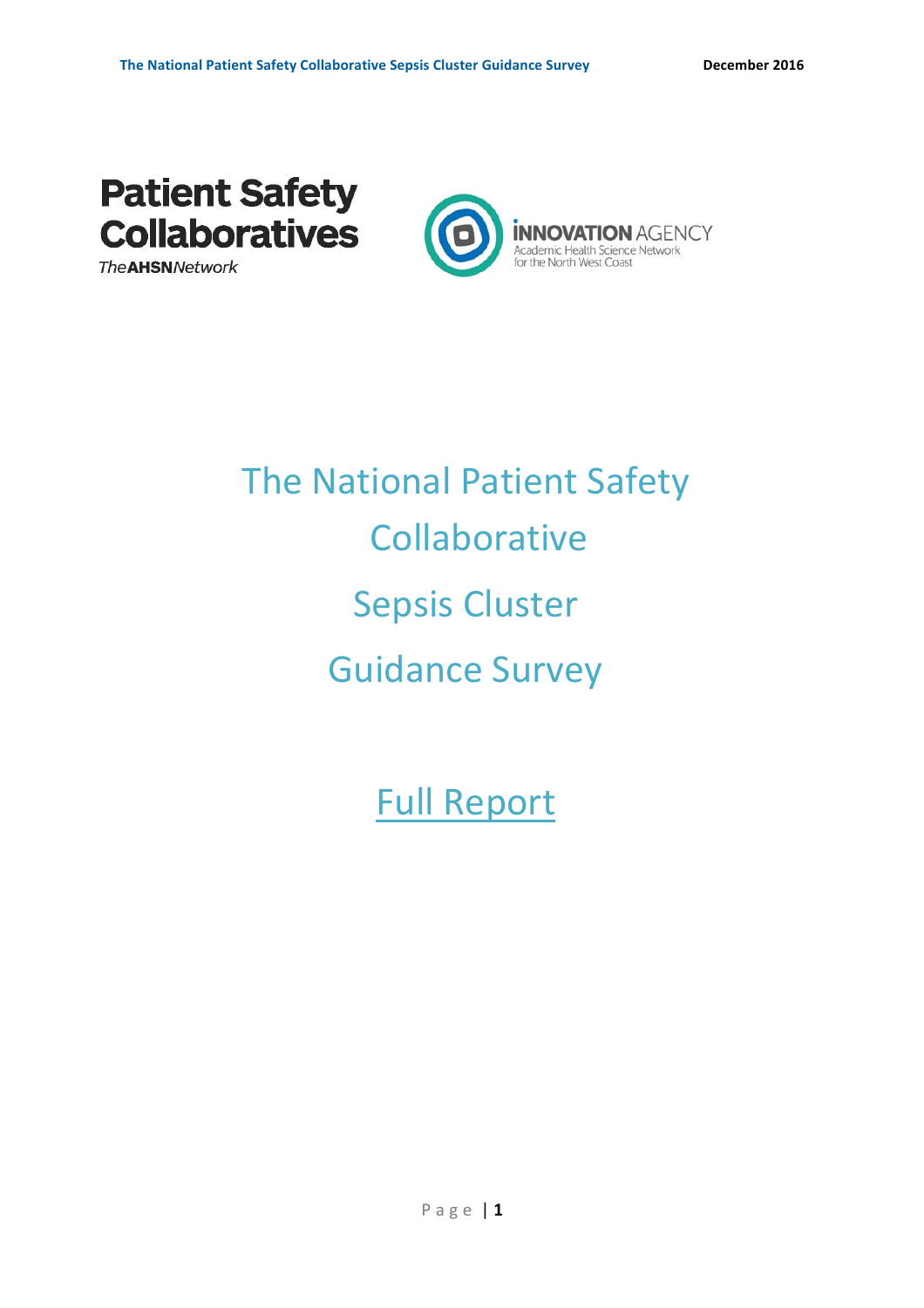# **Contents**

| 1.  |                                                                                                     |  |
|-----|-----------------------------------------------------------------------------------------------------|--|
| 2.  |                                                                                                     |  |
| 3.  |                                                                                                     |  |
| 4.  |                                                                                                     |  |
| 5.  |                                                                                                     |  |
| 6.  |                                                                                                     |  |
| 7.  |                                                                                                     |  |
| 8.  | Will you be Implementing the Sepsis NICE Guidelines exactly as they are written for the Paediatric  |  |
| 9.  | Will you be implementing the Sepsis NICE guidance exactly as written for the Obstetric pathway? 10  |  |
| 10. |                                                                                                     |  |
| 11. | If you are modifying the Sepsis NICE guidelines what do you propose to change?  12                  |  |
| 12. | Will you be using the Sepsis Trust Clinical toolkit-Red, Amber flag criteria exactly as written? 14 |  |
| 13. | Do you use aggregate (total) NEWS, PEWS and MEOWS 'scores' (or equivalents) to monitor and track    |  |
| 14. | Will you be using aggregate (total) NEWS, PEWS, MEOWS score (or equivalents) within the sepsis      |  |
| 15. |                                                                                                     |  |
| 16. |                                                                                                     |  |
| 17. |                                                                                                     |  |
|     |                                                                                                     |  |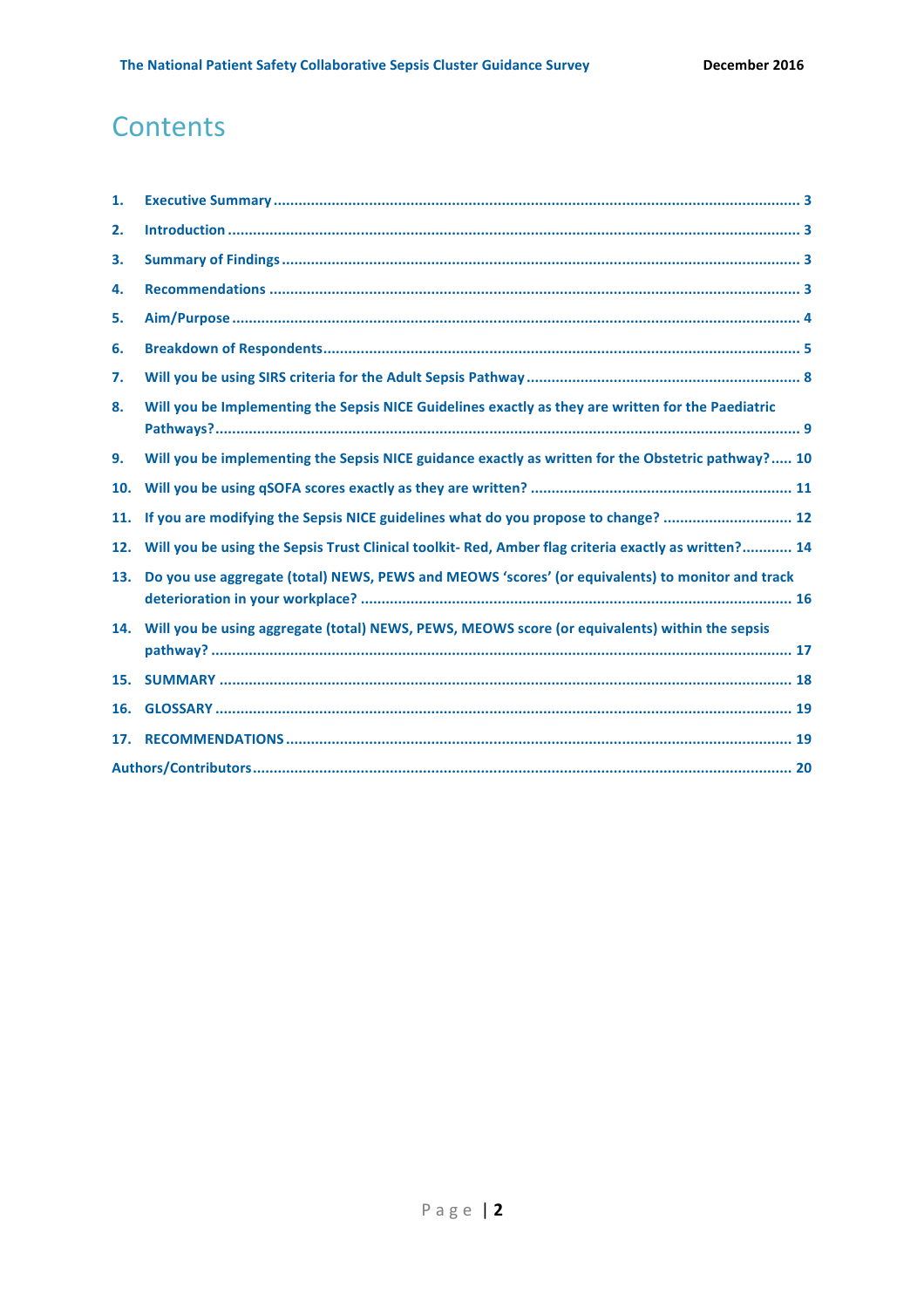#### 1. Executive Summary

#### 2. Introduction

There have been a number of different operational definitions for sepsis over the last year (NEWS criteria, SIRS criteria, "Red flag sepsis", NICE guidance and qSOFA). The unintended consequence of this has been the potential enablement of large scale variation. The survey was conceived to establish the degree of variation in current operational definitions of sepsis across England and to make recommendations to support improvements in practice. The Patient Safety Collaborative Sepsis Cluster undertook this survey to inform policy makers of current front-line sepsis practice and strengthen this critical bidirectional relationship.

The invitation to participate in the survey was sent to all acute trusts and distributed by each Academic Health Science Network (AHSN) and was open between 3<sup>rd</sup> October 2016 and 5<sup>th</sup> November 2016. There were 82 responses from over 50 acute trusts, with 44 responses from identified organisational sepsis leads.

## 3. Summary of Findings

As the majority of responders were clinical leads for sepsis, this survey is likely to reflect practice within acute organisations. The survey describes substantial variation in the criteria used by organisations to recognise and manage patients with sepsis. This includes variation in the use of NEWS, SIRS, qSOFA, NICE/UK Sepsis Trust criteria to recognise sepsis.

- 1. Just over a quarter of organisations plan to use SIRS criteria in their sepsis pathway.
- 2. Less than a quarter of organisations also planned to use qSOFA.
- 3. Just over a quarter of organisations planned to use the UK Sepsis Trust clinical tool kits.
- 4. 95% of acute organisations use aggregate early warning scores in both diagnosing and tracking sepsis and all cause physical deterioration and the main one being used is the National Early Warning score (NEWS).
- 5. 75% of organisations do not plan to use the NICE guidelines exactly as published. Most plan to modify the guidelines to either remove moderate risk criteria, amalgamate moderate and high risk criteria or measure lactate earlier.
- 6. Some responders stated that they felt that the NICE guidance were complex, needing simplification and with better adherence to use of aggregate rather than single "red flag" NEWS scores.

#### 4. Recommendations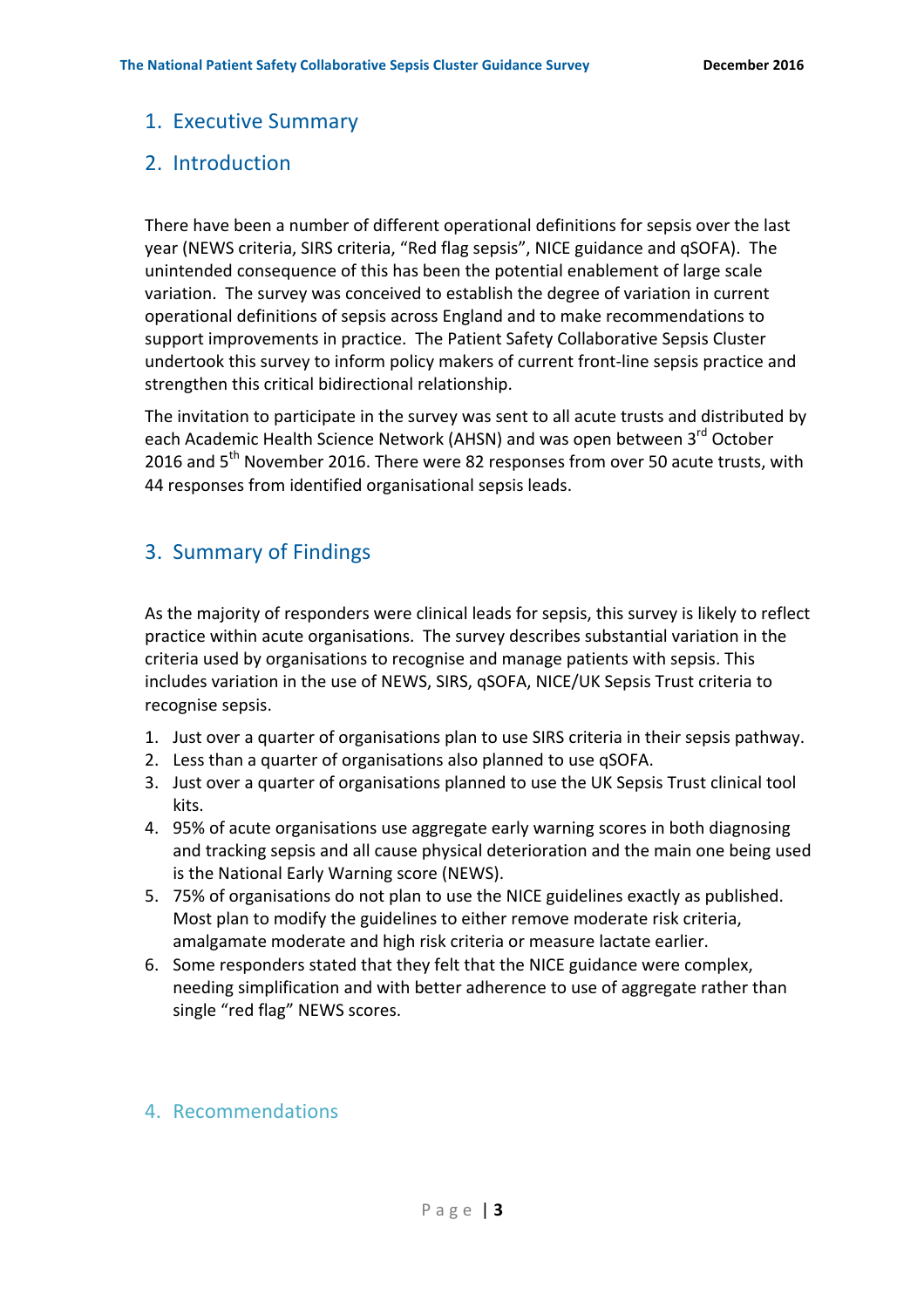The following recommendations reflect the findings of the survey and support working towards a more standardised regional approach to the identification, monitoring and treatment of patients.

- 1. Due to the current national variation in practice, there should be an initial regional focus on collaboration, monitoring and improvement. The AHSN networks should be used to standardise, share and spread good sepsis strategies in all care settings.
- 2. The currently available existing sepsis screening tools (based on aggregate NEWS, NICE high/moderate risk, UK Sepsis Trust "Red flags", qSOFA) should be evaluated to identify the optimal, operational sepsis definition. Analysis of process, balancing and outcomes measures should be used across the whole care pathway as part of this evaluation.
- 3. A simple, pragmatic and easy to implement operational definition for sepsis is needed. This should not conflict with pre-existing national methods of defining deterioration. This should be actioned by convening a group of expert clinicians.
- 4. Aggregate National Early warning scores should be part of the deterioration and sepsis pathways in all healthcare settings.
- 5. Care must be taken with invoking central, national directives on a condition that will be best implemented, monitored and improved in regional collaborative settings.

### 5. Aim/Purpose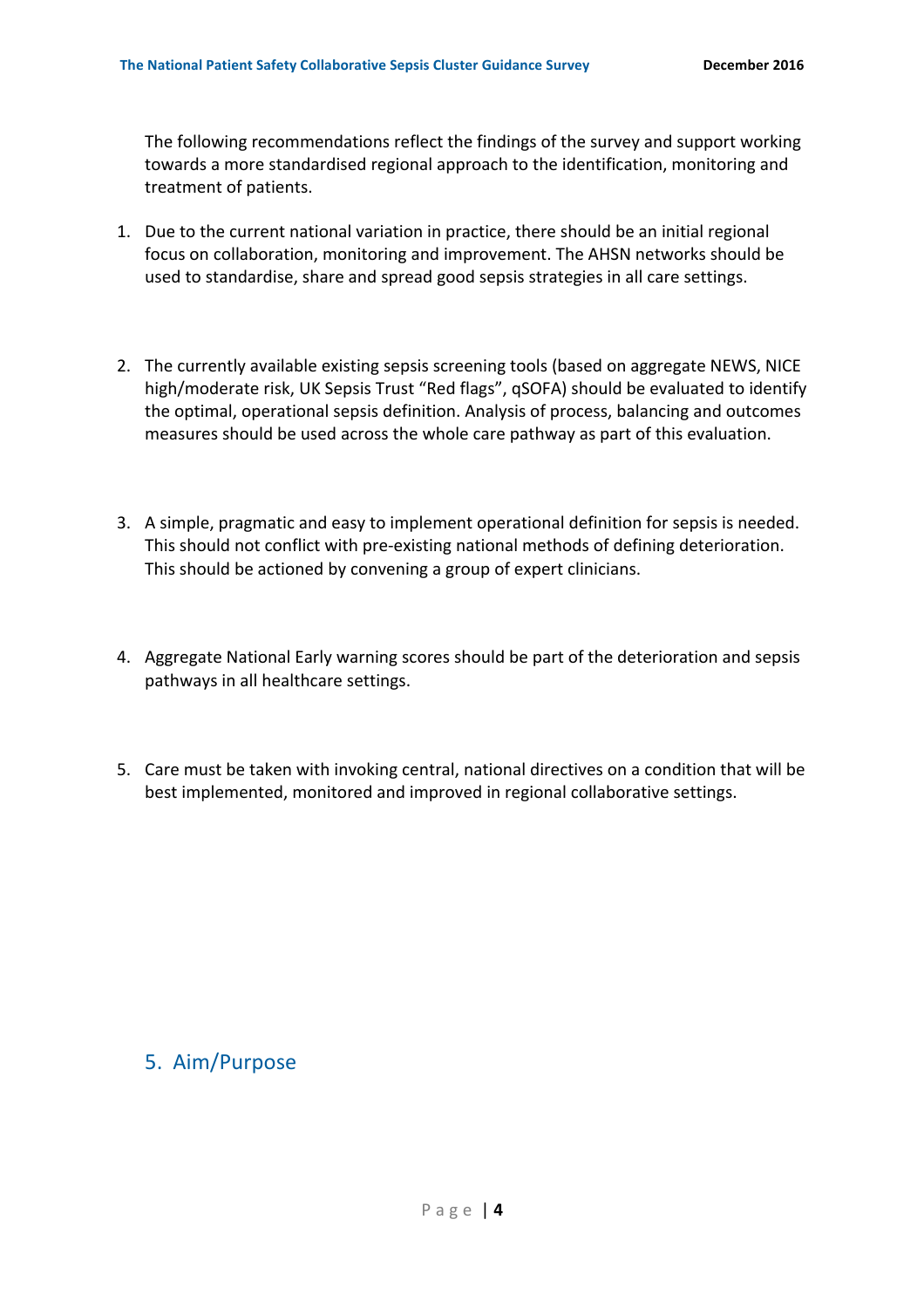There have been a number of different operational definitions for sepsis over the last year (NEWS criteria, SIRS criteria, "Red flag sepsis", NICE guidance and qSOFA). The unintended consequence of this has been the potential enablement of large scale variation. The survey was conceived to establish the degree of variation in current operational definitions of sepsis across England and to make recommendations to support improvements in practice.

The Patient Safety Collaborative Sepsis Cluster undertook this survey to inform policy makers of current front-line sepsis practice and strengthen this critical bidirectional relationship.

The invitation to participate in the survey was sent to all acute trusts and distributed by each AHSN and was open between 3<sup>rd</sup> October 2016 and 5<sup>th</sup> November 2016. There were 82 responses from over 50 acute trusts, with 44 responses from identified organisational sepsis leads.

#### 6. Breakdown of Respondents

Respondents were requested to identify in which health sector they are involved. The majority of respondents identified they worked in Acute Trusts (66) from over 50 separate institutions, with Ambulance Service (3), Community Services (2), Paediatric Care (2), GP Primary Care (2), Community Trust (2), Emergency Medical Services (1), Private Hospital (1) and NHS Wales (1) making up the remainder.



Of the 80 responses 44 stated they were the sepsis lead.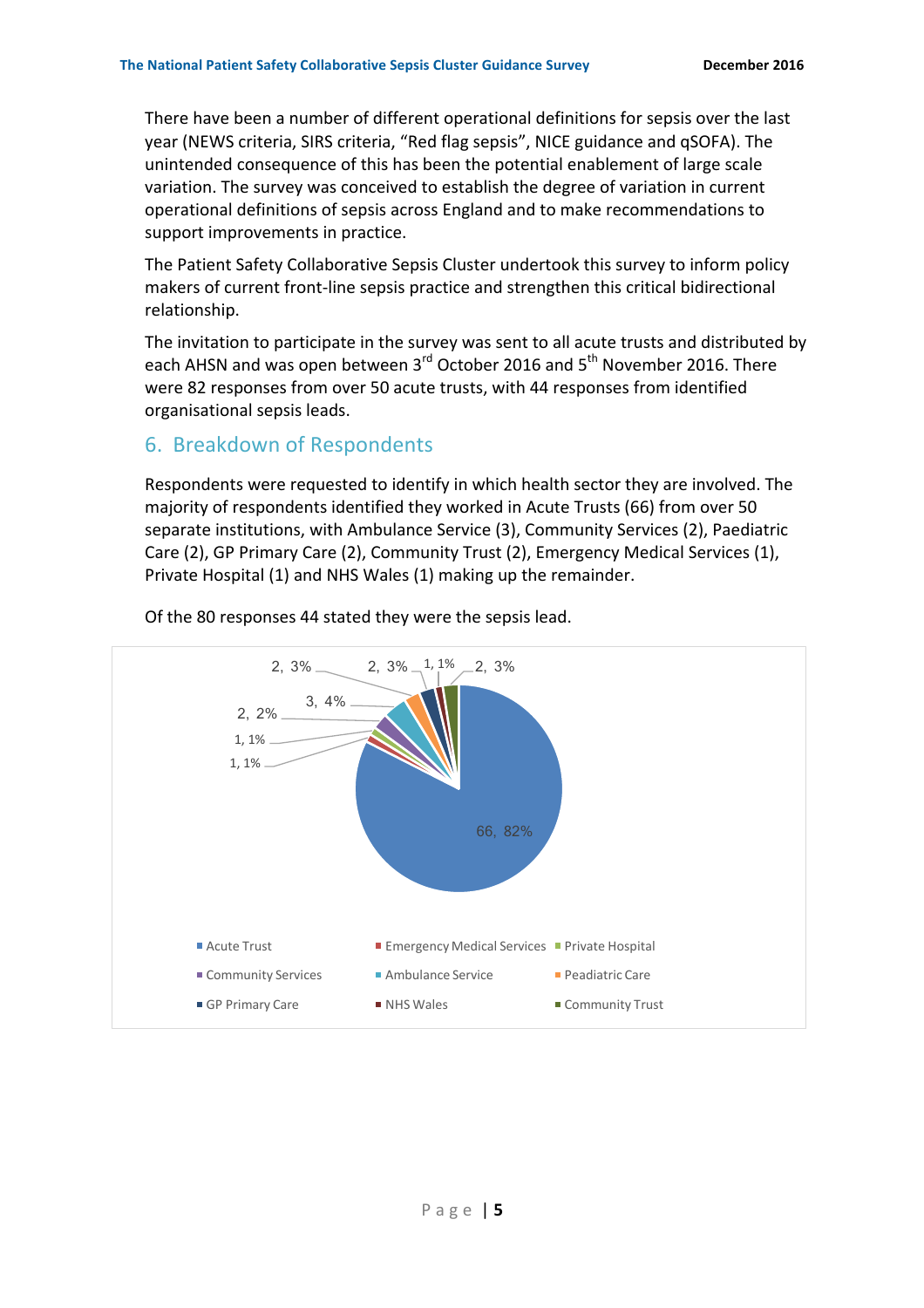

3. Will you be implementing the Sepsis NICE Guidelines exactly as they are written for the Adult Sepsis Pathway?

> In response to the first question, ¾ of the responses stated they would not be implementing the NICE Guidelines as they are written for the adult Sepsis Pathway.

For those whose response was partially the following reasons were given for not implementing the guidelines completely:

- One group of responders stated that across all sectors stated they would be using a modified/less complicated version of the tool, particularly around amber flags. One felt the complication would lead to the triage nurse not diagnosing Sepsis, delaying the prescribing of antibiotics.
- Some responders had incorporated the red flags and were working towards integrating the amber flags, either by modifying existing tools, incorporating areas which are missing from local tools, or working in tandem with NEWS or qSOFA scores.
- Some respondents were altering specific criteria, such as including lactate, "inclusion of neutropaenia in the 'high risk' group", "Ashen/mottled skin/cyanosis will not be included"
- Two acute trusts welcomed the raising of awareness of Sepsis.
- Respondents stated they will continue using UK Sepsis Trust toolkits as these have been specifically compiled using prehospital expertise. "The NICE approach to stratification is flawed and not evidence based so we are taking a different approach (based on use of the National Early Warning Score)."
- One acute trust stated they felt "the moderate/high risk criteria especially in adults is too inclusive and will include most patients and will lead to over diagnosing and treating sepsis and possibly the development of adverse events such as antimicrobial resistance and C diff infection."
- One acute trust raised concern with the practicality of seeing all patients within the recommended timeframes with current staffing levels.
- One respondent stated: "Need a system which facilitates the delivery of Sepsis 6 within 60 minutes. Hourly urine output does not. The Intermediate risk is not simple and looks a bit like SIRS. Altered mental appears to be an criteria for both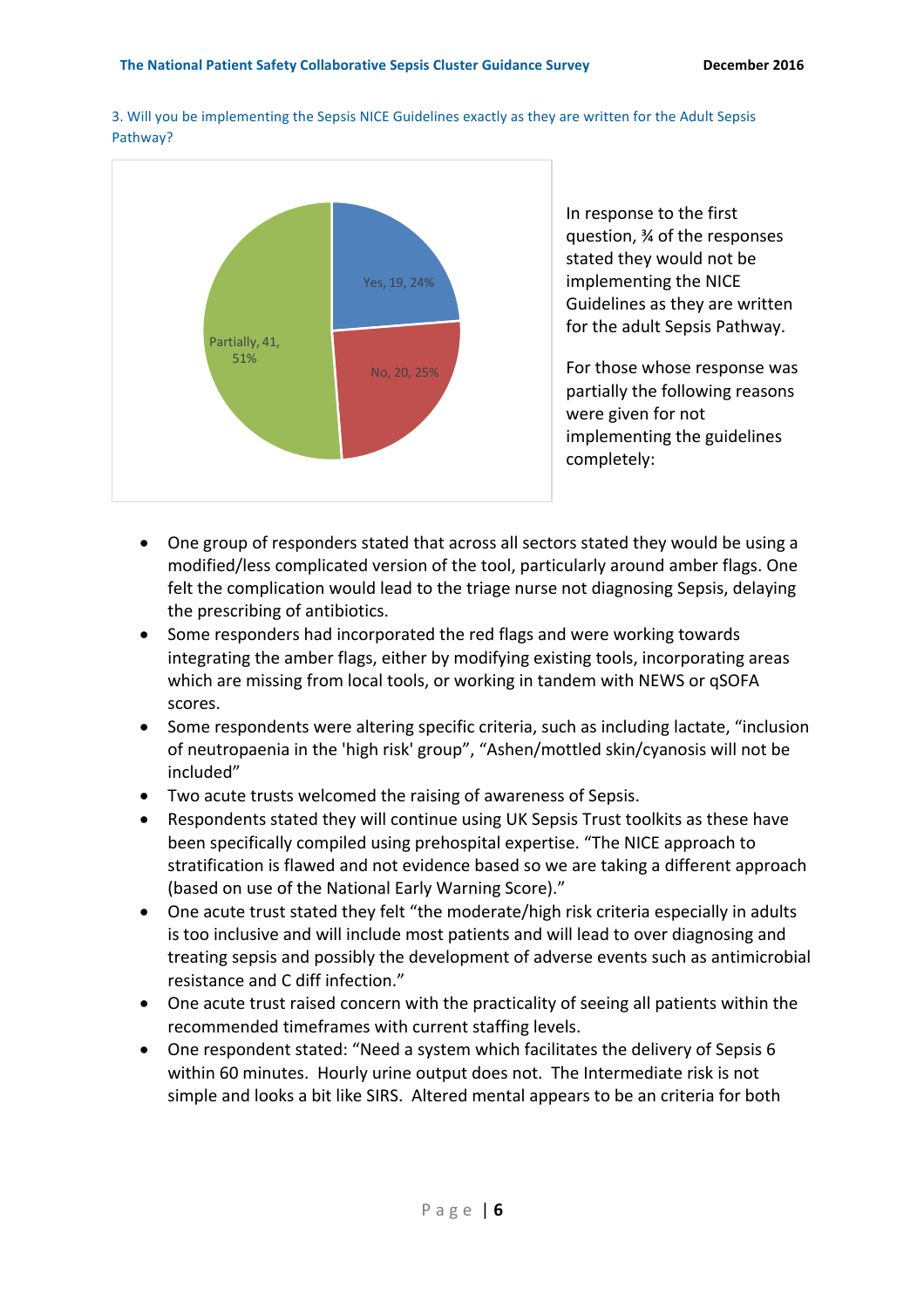high and intermediate risk patients. We are replacing intermediate risk with concern."

• Paediatric services would not be using the Adult Sepsis Pathway.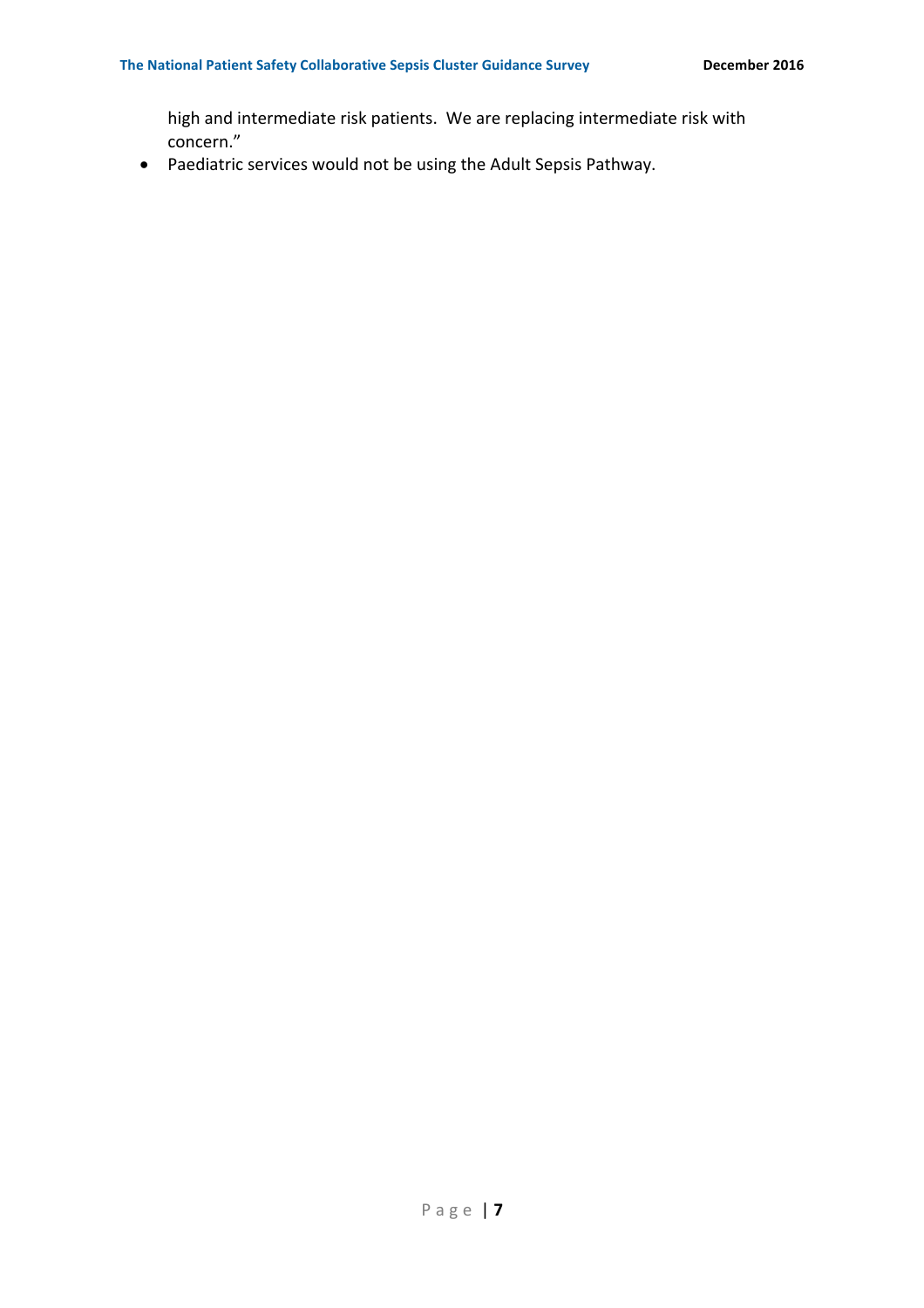

# 7. Will you be using SIRS criteria for the Adult Sepsis Pathway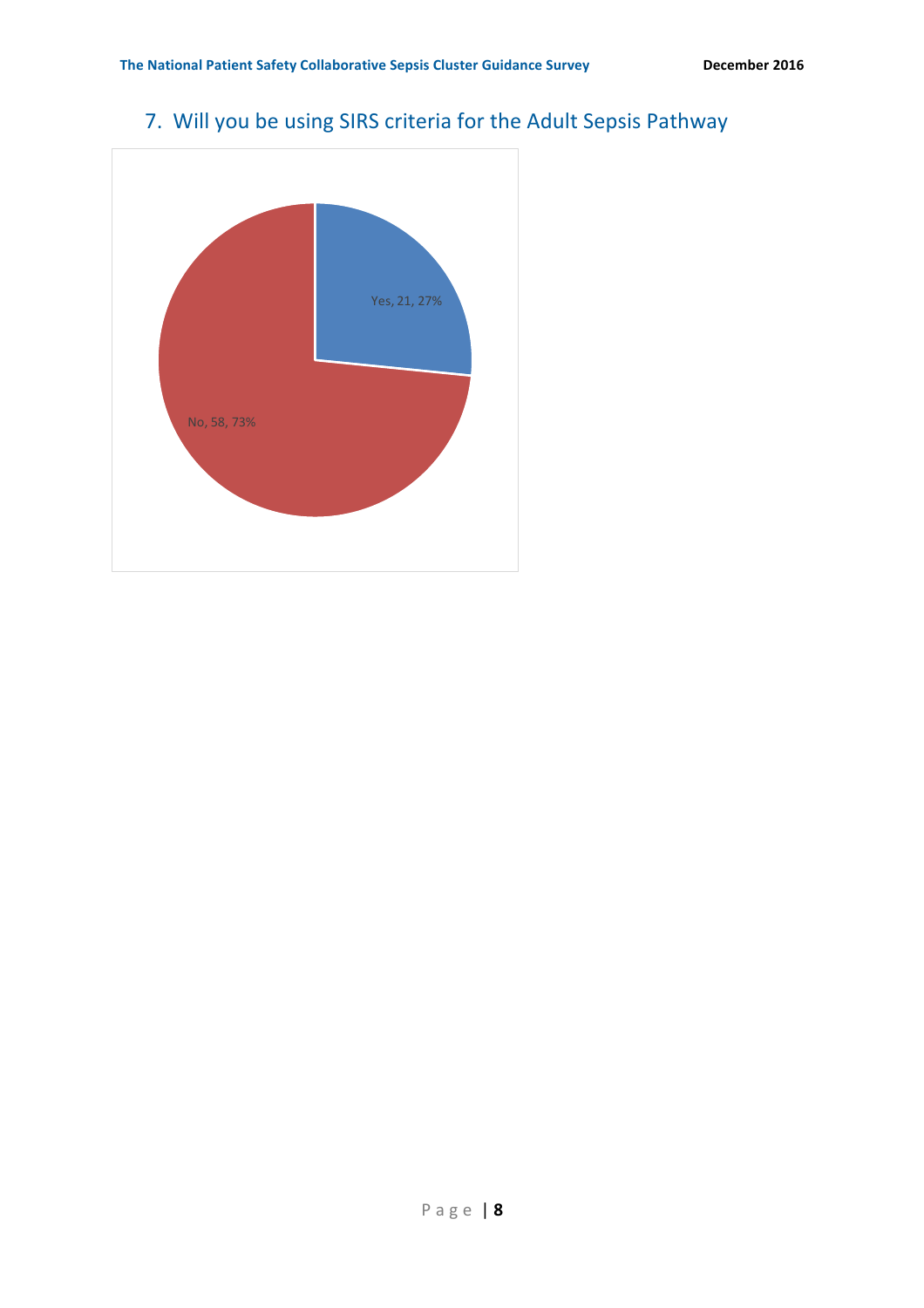## 8. Will you be Implementing the Sepsis NICE Guidelines exactly as they are written for the Paediatric Pathways?



A lot of comments mirrored the changes occurring with the adult pathways, with services still deciding what to use, using the UK Sepsis Trust guidelines, looking to simplify the guidance, concerns around amber flags or using tools developed in house.

This is a summary of the comments from respondents:

- Some acute trusts supported the division for children into age ranges, although others stated that it would be confusing for junior colleagues.
- Respondents also raised concern regarding paediatric conditions and the over referral of children to secondary care. "There are lots of paediatric conditions which will mimic sepsis which will not be helped by aggressive fluid resuscitation and antibiotics e.g. bronchiolitis. SpO2 not specific/useful as conditions such as bronchiolitis and asthma with have low SpO2 and these conditions will not be helped by antibiotics."
- "There is considerable concern that use of sepsis tools in primary care will over trigger and result in a deluge of children in secondary care. It must be remembered that for every minute spent trying to avoid missing sepsis, there will be less time for avoiding other problems, such as child protection/acute abdomen etc."
- Two respondents stated they are concentrating on the adult sepsis pathway before implementing the paediatric pathway. One is also developing an electronic safety net system.
- Two respondents stated they were considering including ST4 and above and as adequate for performing a senior review.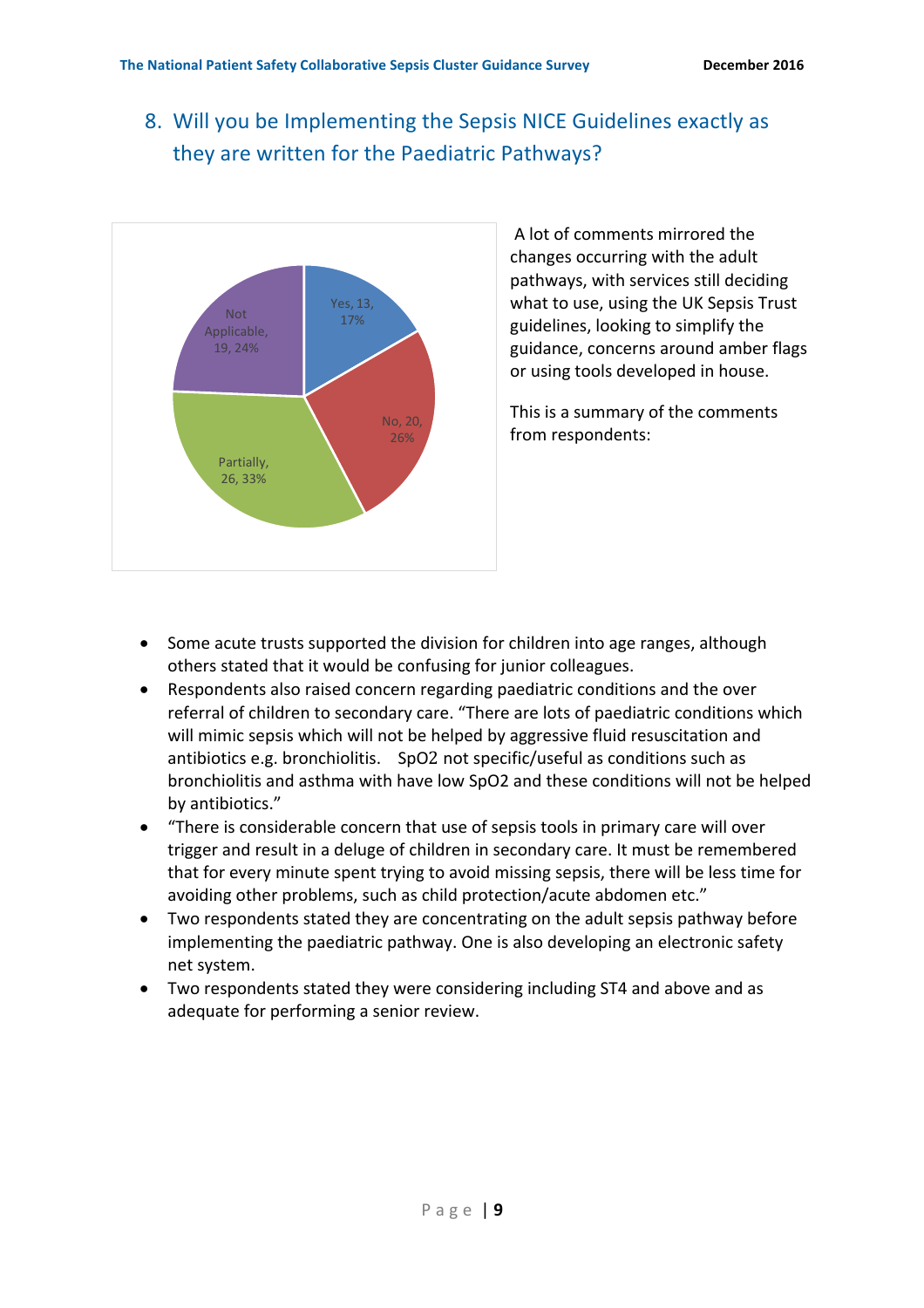## 9. Will you be implementing the Sepsis NICE guidance exactly as written for the Obstetric pathway?



For those who answered partially, the following comments were received:

- For respondents with Obstetrics, similar to above, some have already developed their own pathways based on the UKST Maternal guidelines, more simple, or are similar to the NICE guidance.
- Some acute trusts have altered the criteria "with the addition of lactate > 2 to high risk criteria " and "Systolic BP <90 or 20% less than their normal; (qSOFA <  $100$ systolic); Respiratory Rate > 22bpm (qSOFA >22); Altered Mental State / V, P or U on AVPU Score (qSOFA); O2 saturation of <95; Increased O2 requirements to maintain O2 levels; Oliguria / anuria or AKI/ NPU 12 - 18hrs (0.5mls/kg/hr); Coagulopathy / purpuric rash / mottled / ashen / cyanotic; Heart rate > 130bpm  $\emptyset$  Lactate of ≥4 indicates septic shock; If any of these are present or any 2 of the qSOFA the patient has Sepsis: Start the Sepsis 6 immediately."
- One ambulance service stated "Very minor differences between adult and obstetric pathway - will complicate and confuse frontline clinicians."
- One acute trust stated "I'm not aware of NICE guidance on sepsis in obstetrics"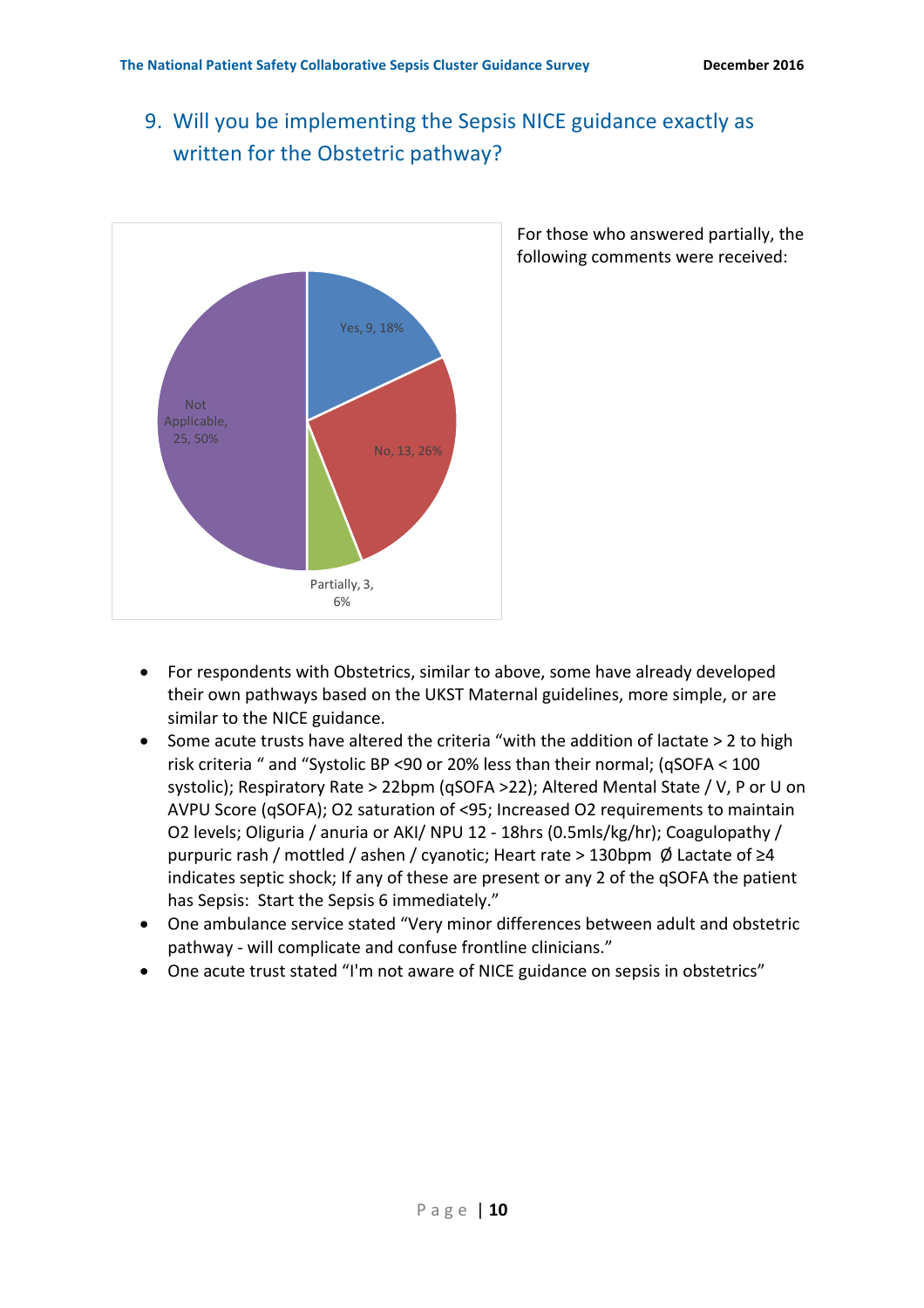#### 10. Will you be using qSOFA scores exactly as they are written?



Respondents varied from not using qSOFA for screening, to using it as an additional monitoring tool or using qSOFA alongside red flags or using qSOFA instead of SIRS. All comments came from the Acute Trusts.

respondents: 

- These are examples of comments from
- One respondent commented: "Far too complex and unrealistic to translate into daily clinical practice. It seems like they have tried to cover every aspect of sepsis but the result is an unwieldy guideline rather that a workable patient pathway. The risk assessment and identification of sepsis (high/medium/low) are far too complicated, gSOFA is ICU focused and the HAT(hypotension/altered mental state and high RR) are now risk assessments and predictor of death/long ICU stay which is interesting but not helpful when the pt. arrives in  $ED -$  basically the simplification which I think/hope we have gone for is suspicion of infection and triggers (which include the HAT criteria) as a tool to start treatment for sepsis not a predictor of death." Another stated it was "too complicated without electronic patient records integrating lab results with physiology"
- One acute trust stated "This is not a helpful tool for any prehospital care" and "this relates to outcomes and not identification of sepsis
- One stated: "Not using in wake of Churpek paper. Neither we nor WHO will be recommending."
- One felt "the strength of the NICE guidance/Red Flags is that there are two steps: firstly, is the patient sick? Secondly, why are they sick. qSOFA will result in a disconnect between Sepsis and other causes of deterioration."
- One was adding lactate.
- One using NEWS stated the gSOFA criteria is incorporated within NEWS.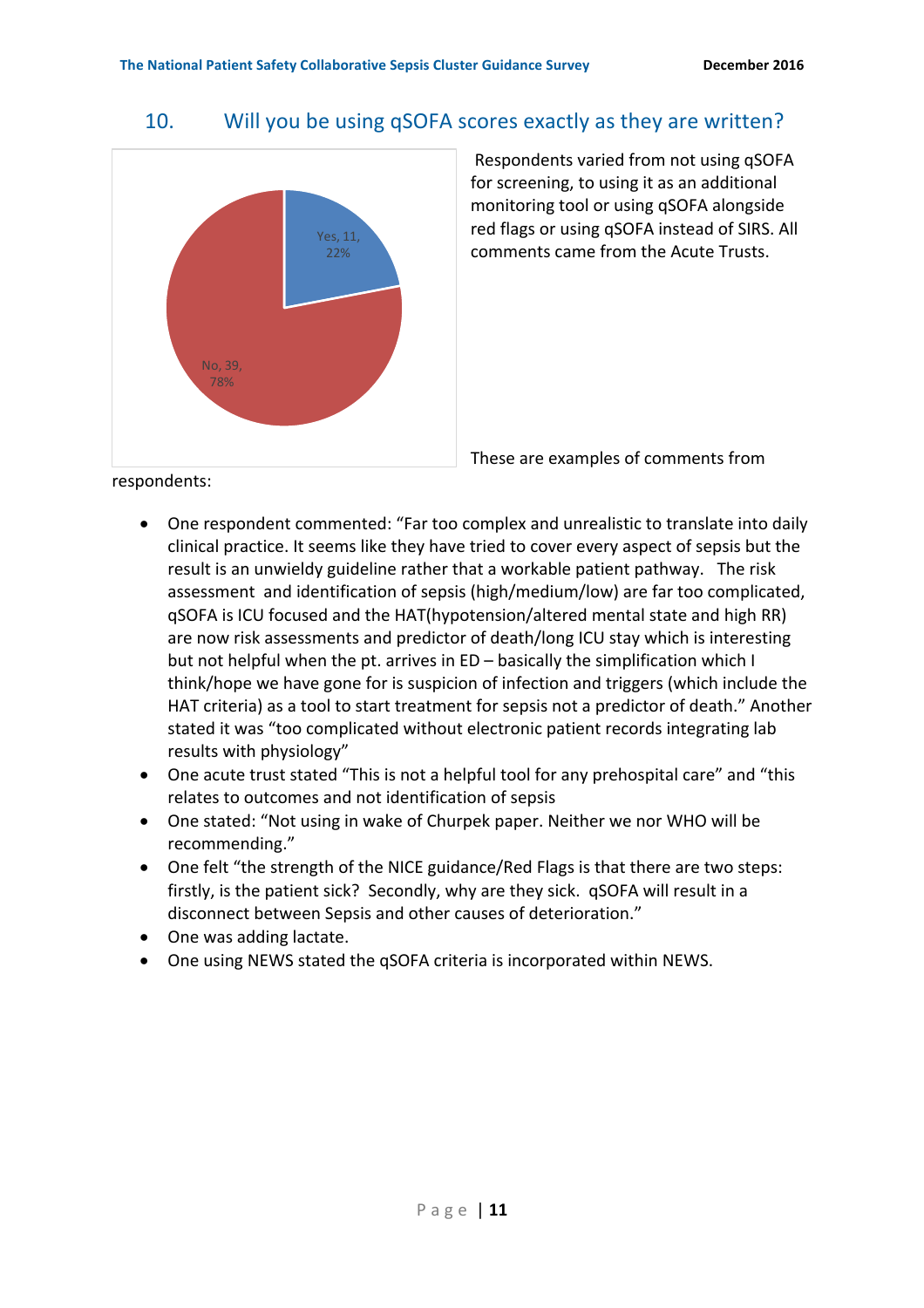## 11. If you are modifying the Sepsis NICE guidelines what do you propose to change?

For this question respondents were invited to choose one of 3 set examples and they could write their own. More than one option could be selected. 23 respondents did not state what they were going to change. 14 respondents chose two of the stated option, with 7 of these also adding another comment. None of the responders chose all three responses from the given list.

| Removal of moderate risk criteria                        | 16 |
|----------------------------------------------------------|----|
| Amalgamation of moderate risk criteria<br>with high risk | 18 |
| Moving lactate measurement earlier in<br>the pathway     | 18 |

These are examples of other responses:

- Several stated the modification of moderate risk criteria
- We have already adopted a moderate risk criteria in adults and  $\leq$  years/5-12 years/>12 years in children.
- We are saying that a qSOFA score of two or more operationalized as NEWS 5 or more - plus infection is very likely sepsis and needs a bundle of investigations, treatments and reassessments (reasonably similar to the Sepsis Six) at designated time points.
- We are amalgamating the moderate to severe high risk to make sure we do not miss patients with sepsis and the management starts there. We have incorporated the gSOFA as reinforcement of prompts for sepsis which are part of NEWS. This will allow us to do some prospective validation too.
- All our ED patients have a venous gas run through the gas machine in the ED and so we get a lactate on almost every patient on admission. It makes sense for us to include it earlier.
- We do not use NEWS so it is being adapted to cover our track and trigger charts. Instead of a NEWS score patients are screened if the score 2 or more Ambers
- Likely removal of moderate risk criteria or separating Observations from clinical risk factors
- The UK Sepsis Trust tools may well be aligned with NICE shortly, but do these have the degree of specificity and sensitivity that we require without sending everyone into the EDs
- Simplified. We looked at getting POC lactate to measure earlier in pathway but was too expensive and too much training.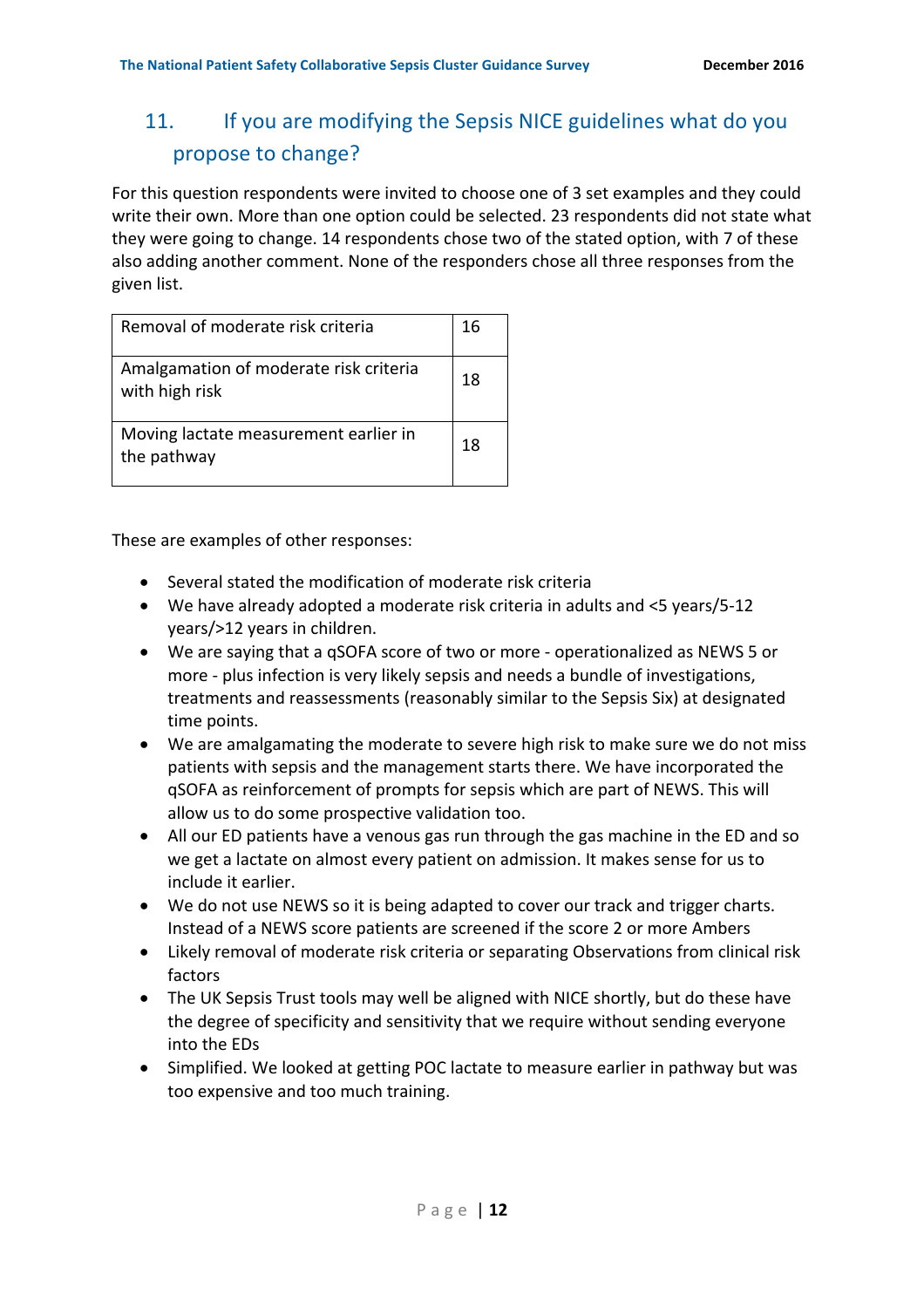- We are undecided yet as to how we will implement the guidance, but our biggest challenge will be around the Amber moderate risk category and how we will "safety net" such patients.
- Bring AKI into Red flags. Make lactate mandatory Amber flags can be replaced by "seek senior review if ongoing concerns"
- Altering the look of the pathway to make it easier to use and adding fluid resuscitation (Ambulance Service comment)
- We have implemented a protocol based upon the Sepsis 3.0 work, utilising a NEWS screening, and a qSOFA stratification, as proposed by the SSC. This protocol is under constant review in light of ongoing research.
- We'll be using standard NEWS scores to identify at risk patients. The moderate criteria are nonsensical. E.g. triggering the pathway if the temperature is  $\lt 36$  or the urine output is  $0.5-1$  ml/kg/hr or the HR is >90. Half the hospital population will fall into these categories. The NICE systematic review on lactate studies stated the Guidelines Group had no confidence in lactate levels at any particular threshold yet this is what they offered. The current guideline mandates treatment only if lactate is >2 yet 25% of patients with sepsis and a normal lactate die so many patients at high risk will be missed if doctors are only looking at lactate. Also the NICE algorithm doesn't make sense - antibiotics are recommended within 1 hour (again, with an evidence base that's lacking by their own admission) but no other treatment is suggested until the lactate is done. That's not sensible!
- In all patients in our ED with SIRS; or high NEWS; or suspected infection and/or organ dysfunction we do at least VBG lactate (POCT) regardless guidelines, because VBG provides us if immediate information about infection - Leucocytes and organ dysfunction - lactate (perfusion/microcirculation) and Creatinine (AKI). Both are necessary for diagnosis of sepsis.
- We will be adding an aggregate NEWS of 5 or more as a high-risk criterion. We will be insisting on a NEWS of 3 or more as being the entry point for sepsis screening. The moderate criteria are confused, they include historical, physical examination and physiological elements all together. They are not usable. The whole pathway needs to be much more simplified. The recommended use of red observations above aggregate NEWS scores seems to be non-evidence based. The guidelines need to be heavily modified for actual front line use.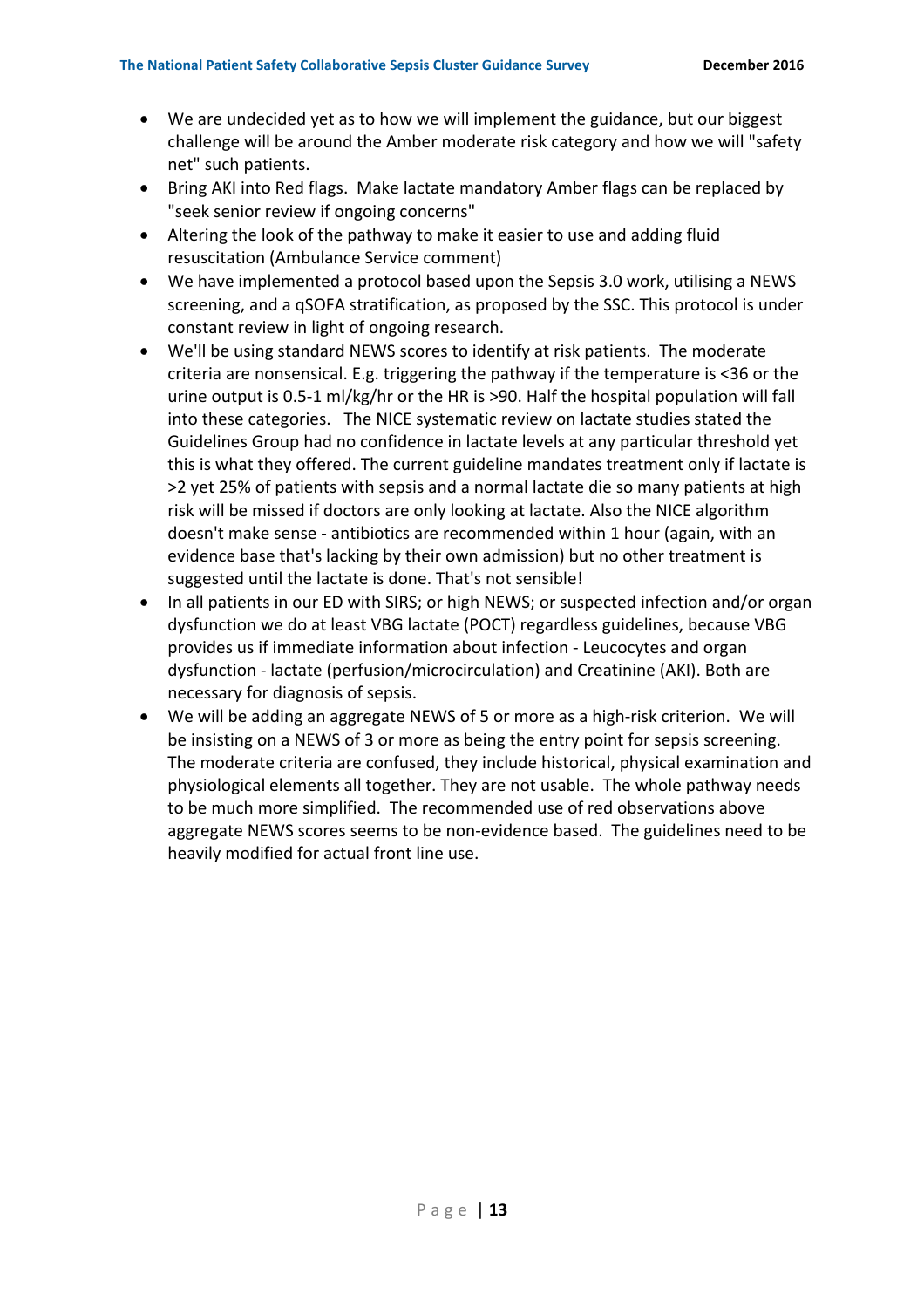## 12. Will you be using the Sepsis Trust Clinical toolkit- Red, Amber flag criteria exactly as written?



If no can you please explain why not?

Three quarters of respondents indicated that they will not be using the Sepsis Trust Clinical Toolkit. Some indicated that they would modify the amber flags - by adding, merging or removing the flags, or removing amber flags which are included in red flags in order to reduce confusion. Some respondents planned to use the NICE guideline high/medium risk terminology rather than calling them flags.

• These are examples of responses from respondents:

• Some respondents, particularly those who were identified as not

working in an acute trusts liked the simplicity of the red flags.

- Some respondents are using their own pathways / toolkits which are similar
- One respondent considered the flags were not specific enough. "SpO2 is too unspecific as the bronchiolitis and asthmatics need to be considered due to variation in clinical indications. Urine Output parameter has been reduced from 18 hours to 12hours."
- There was a concern Sepsis may be missed. "May not be able to trigger a Red Alert until NEWS is 12!!!", "They are too complex and a bit confused as well. They are seeking to follow NICE guidance and as a result will not be implementable in healthcare settings. The ignorance of aggregate NEWS means that there are very sick, septic patients who will be missed." And "We are saying that a qSOFA score of two or more - operationalized as NEWS 5 or more - plus infection is very likely sepsis and needs a bundle of investigations, treatments and reassessments (reasonably similar to the Sepsis Six) at designated time points. The Red flag approach may well miss very sick patients."
- One GP Practice stated: "The BMJ infographic with its summary is much easier for reference"
- One will be using a NEWS score greater than 5 or 3 in 1 parameter, one would be adding lactate to high risk
- One stated: "There is concern about the ongoing need to deliver antibiotics within the hour (in an unevidenced way) to large groups of patients, many of whom may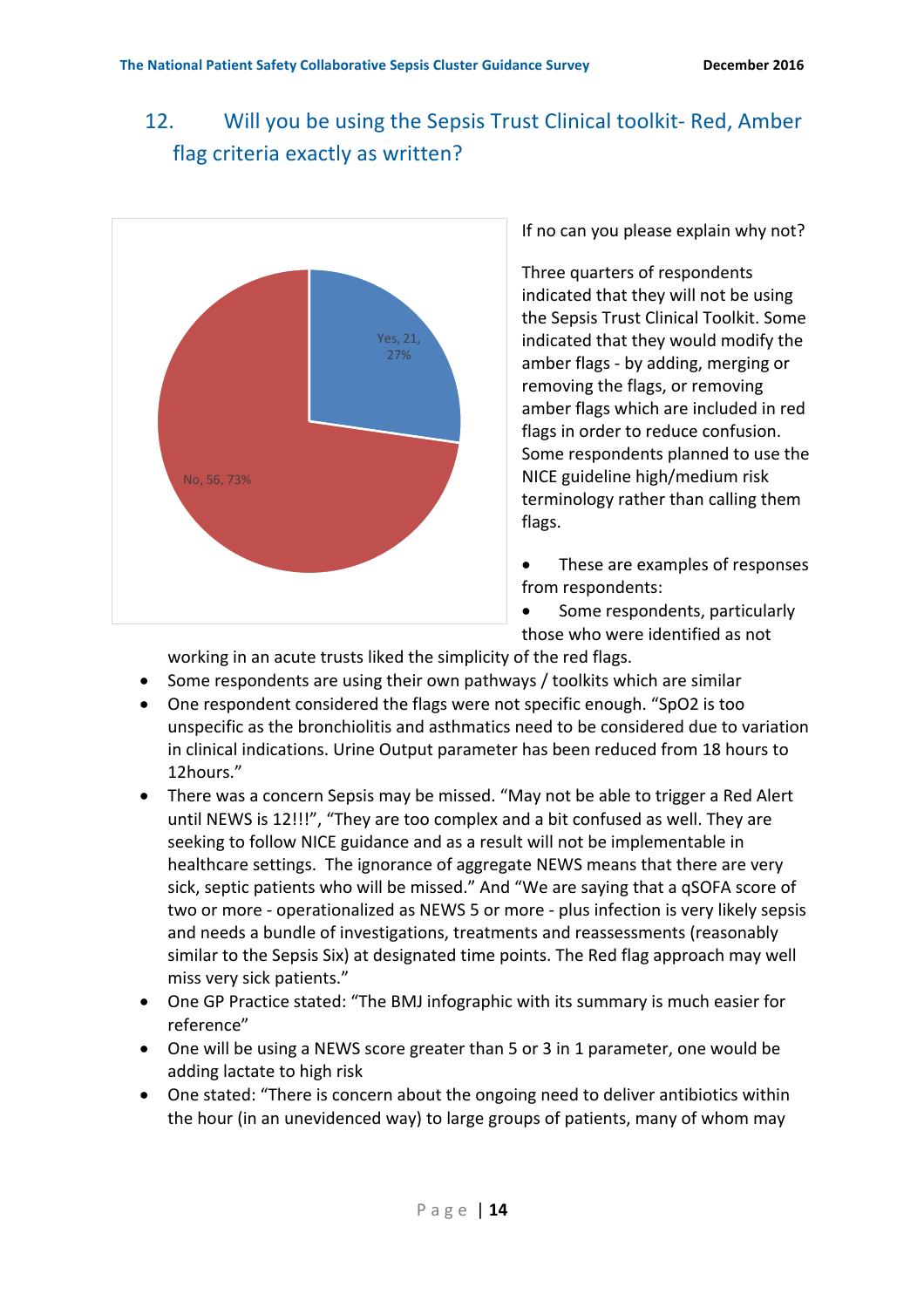not have sepsis. In recent years, these concerns have led many to disregard the UKST red flag guidance, and apathy in relation to sepsis care has been noted amongst groups of Clinicians of all grades. There have also been concerns raised about early antibiotic delivery pressures distracting from other front-door priority treatments.

- A couple of respondents stated: "We merged Red and Amber together. Because daily practice in DGH especially during out of hours and mainly for inpatients showed that doctor does not usually have chance to review requested blood results or images within an appropriate timeframe to initiate Sepsis Six if those indicate sepsis, which is mandatory for amber pathway. Therefore, we prefer to give first dose of antibiotics immediately for Red and Amber pathway and before the second or third dose of antibiotics there should be enough time review those results and if sepsis not confirmed than de-escalate/stop antibiotic treatment."
- Finally, one stated "We use the Red Flag Sepsis criteria (one needed) and SIRS (Two needed). If either met, then patients get same investigations and treatment"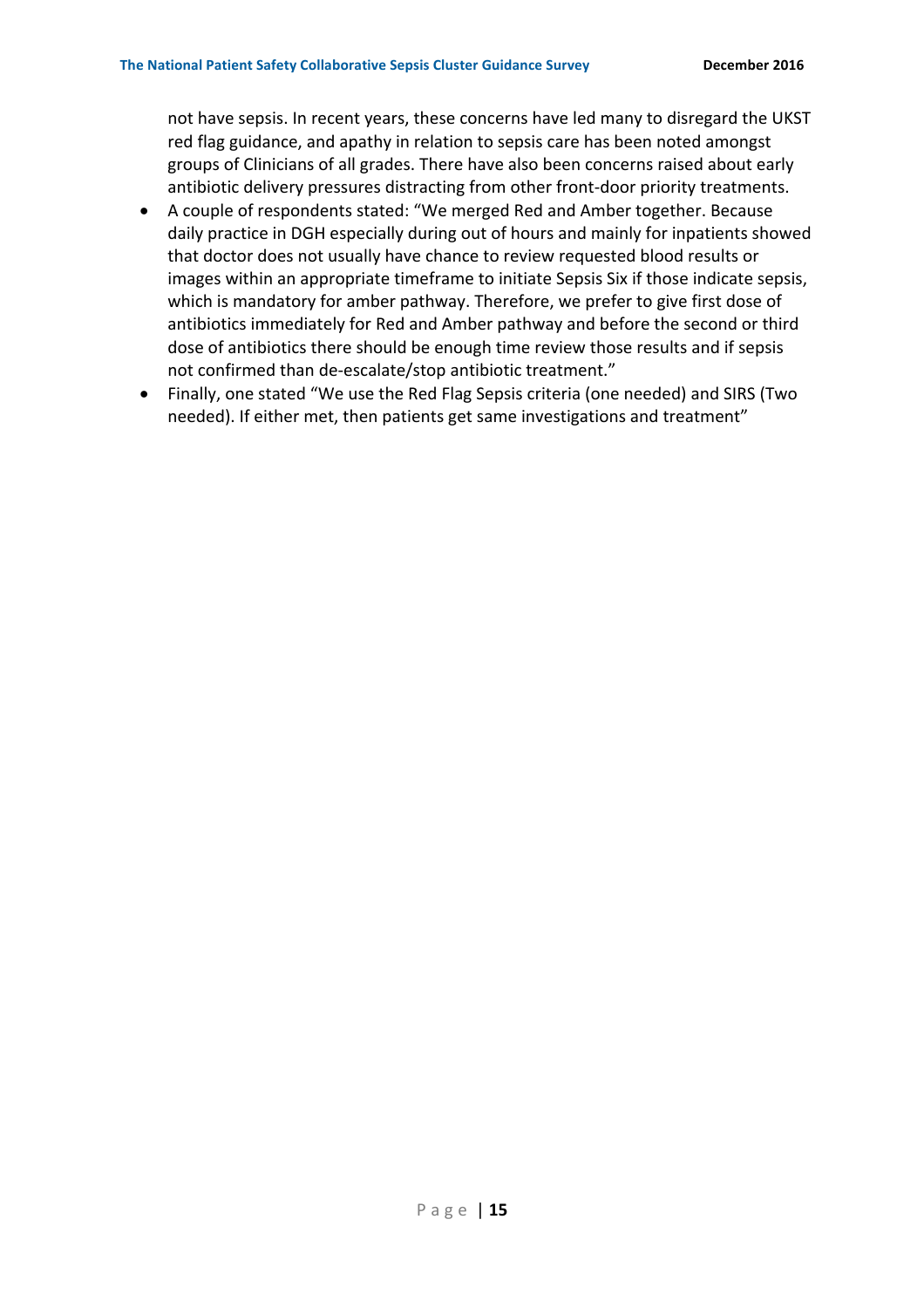13. Do you use aggregate (total) NEWS, PEWS and MEOWS 'scores' (or equivalents) to monitor and track deterioration in your workplace?



One acute trust stated they are not using for paediatrics as the tool does not give a numeric score, or the tool is not validated for pre-hospital; care.

One respondent was using a modified local EWS. One respondent mentioned using electronic NEWS.

One resuscitation service stated: "We use a graduated response system on our Track & Trigger charts which have Red, amber & green triggers rather than scores"

One stated "This can only be done retrospectively in our trust"

"The NEWS score is used on the wards to monitor patients and as a trigger for screening."

One acute trust identified "5 or above or 3 in one parameter"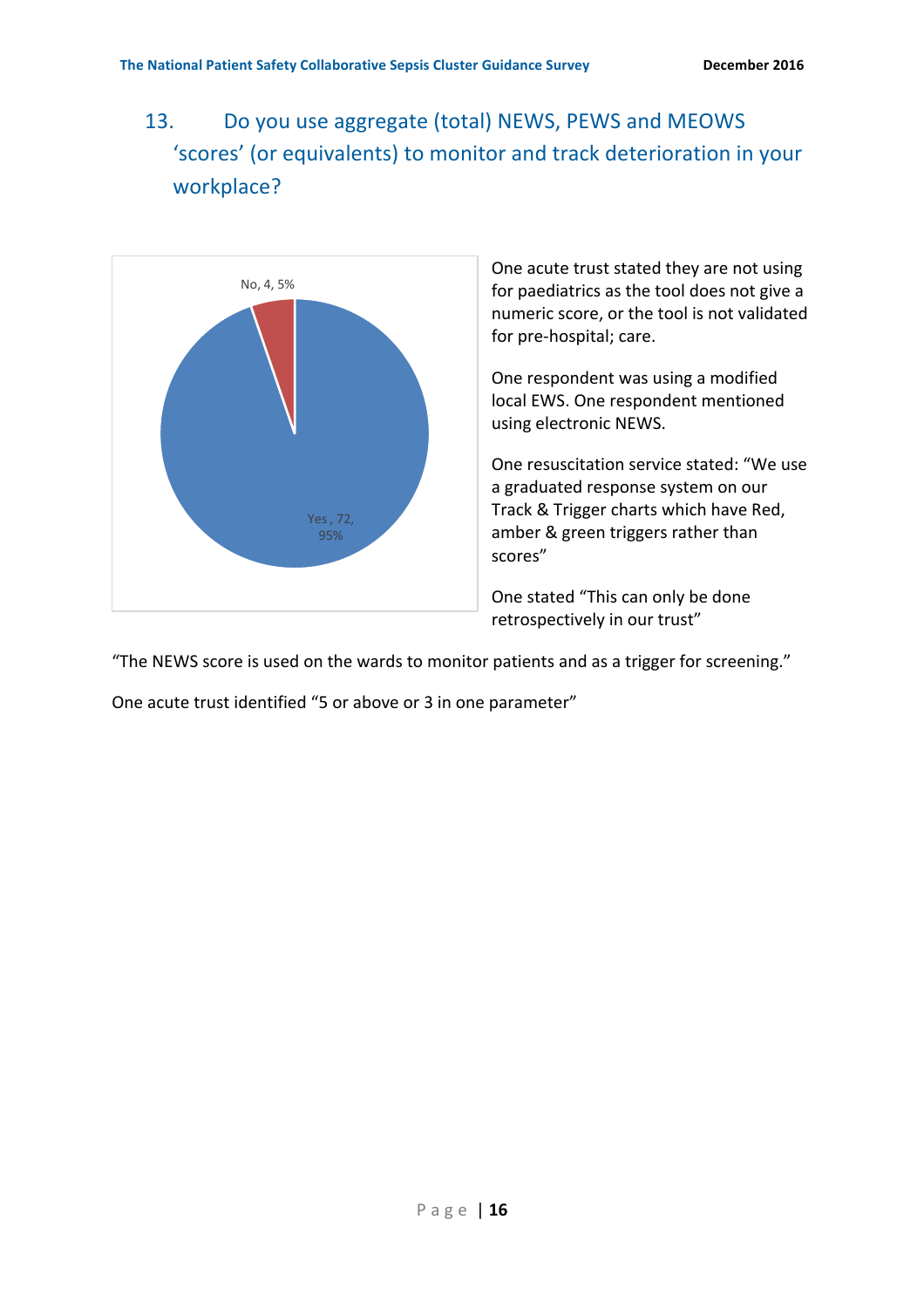## 14. Will you be using aggregate (total) NEWS, PEWS, MEOWS score (or equivalents) within the sepsis pathway?



Ninety three percent of respondents statred that they will be using aggregate early warning scores within their sepsis pathway.

These are examples of comments from respondents:

- One stated "If we were to follow these NICE guidelines completely I think we would have to redo the existing pathway with a complex additional risk assessment sheet and I don't think this would overall help  $-1$  think what we could add to our sepsis education is raising awareness of the complexity of how sepsis presents, temp/no temp, subtle changes in mentation etc. but not a massive change to the current pathway."
- Respondents stated they use NEWS-5, NEWS 4 with 2 of 3 qSOFA, PEWS, MatMEWS scores as a trigger for sepsis screening.
- One stated: "It is used on the wards but not in the Emergency Department."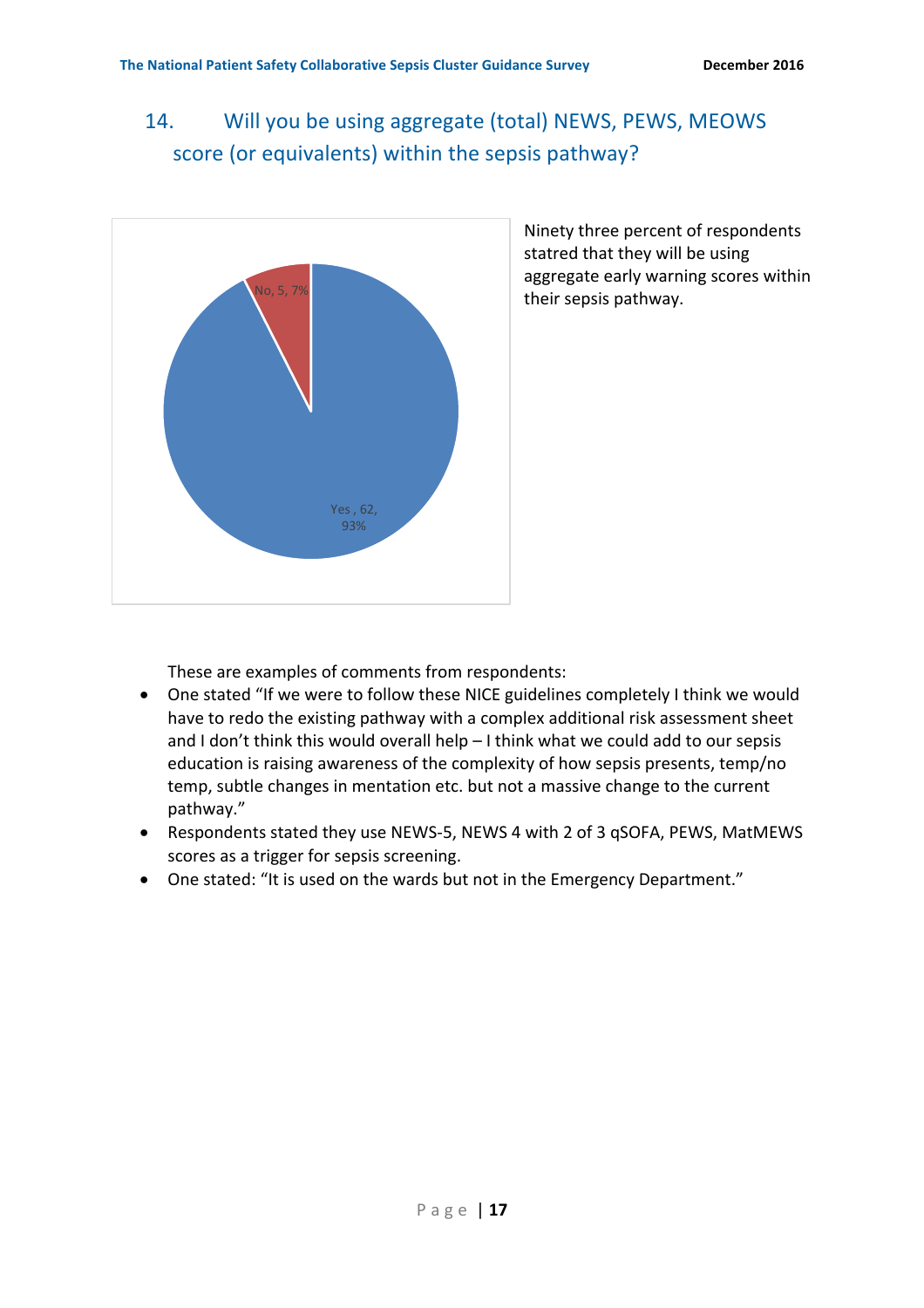## 15. SUMMARY

As the majority of responders were clinical leads for sepsis, this survey is likely to reflect practice within acute organisations. The survey describes substantial variation in the criteria used by organisations to recognise and manage patients with sepsis. This includes variation in the use of NEWS, SIRS, qSOFA, NICE/UK Sepsis Trust criteria to recognise sepsis.

- 1. Just over a quarter of organisations plan to use SIRS criteria in their sepsis pathway.
- 2. Less than a quarter of organisations also planned to use qSOFA.
- 3. Just over a quarter of organisations planned to use the UK Sepsis Trust clinical tool kits.
- 4. 95% of acute organisations use aggregate early warning scores in both diagnosing and tracking sepsis and all cause physical deterioration and the main one being used is the National Early Warning score (NEWS).
- 5. 75% of organisations do not plan to use the NICE guidelines exactly as published. Most plan to modify the guidelines to either remove moderate risk criteria, amalgamate moderate and high risk criteria or measure lactate earlier.
- 6. Some responders stated that they felt that the NICE guidance were complex, needing simplification and with better adherence to use of aggregate rather than single "red flag" NEWS scores.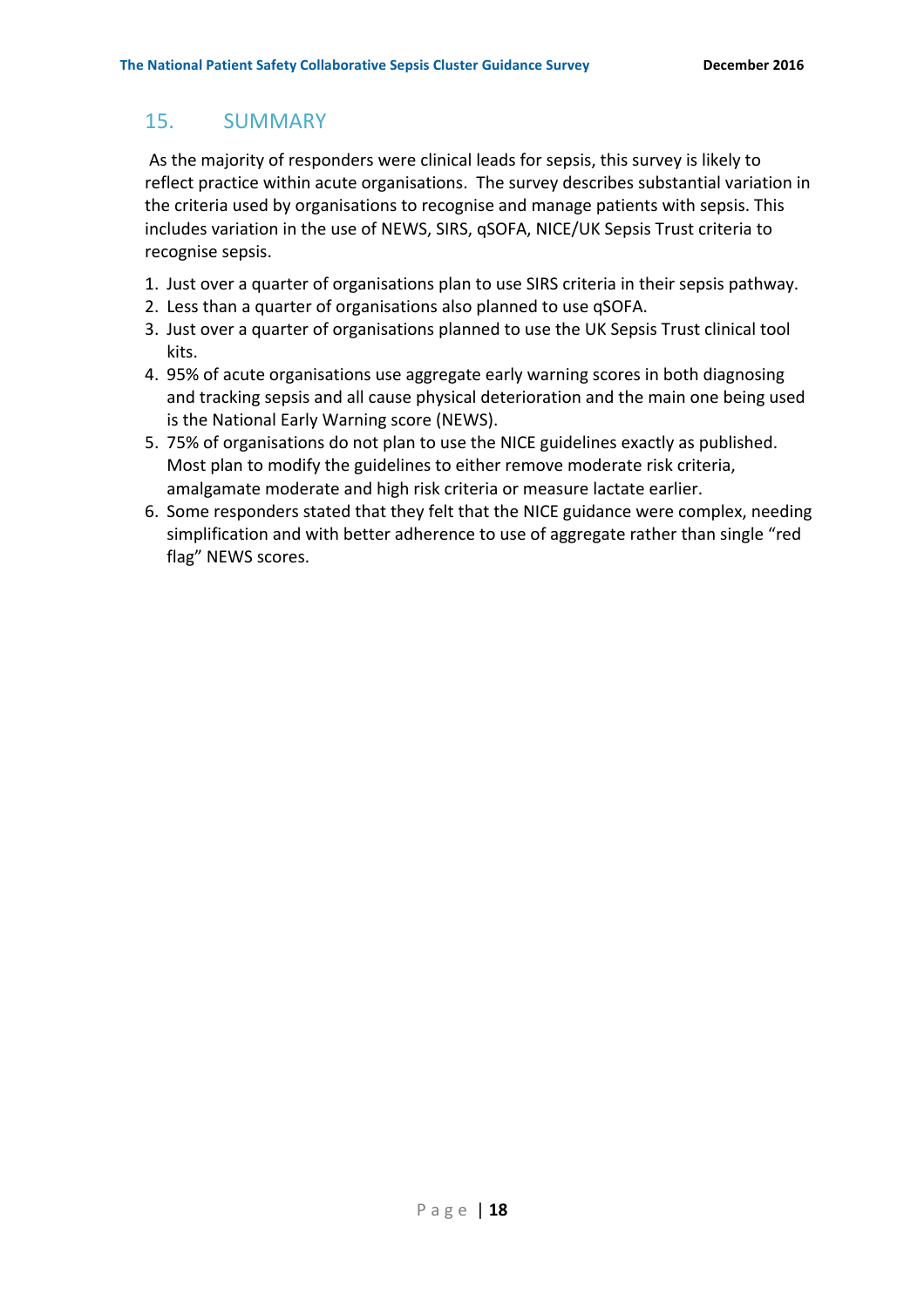#### 16. GLOSSARY

NEWS = National Early Warning Scores

PEWS= Paediatric Early Warning Scores

MEOWS= Modified Early Obstetric Warning Scores

qSOFA= quick Sepsis related Organ Failure Assessment

SIRS= Systemic Inflammatory Response Syndrome

## 17. RECOMMENDATIONS

The following recommendations reflect the findings of the survey and support working towards a more standardised regional approach to the identification, monitoring and treatment of patients.

- 1. Due to the current national variation in practice, there should be an initial regional focus on collaboration, monitoring and improvement. The AHSN networks should be used to standardise, share and spread good sepsis strategies in all care settings.
- 2. The currently available existing sepsis screening tools (based on aggregate NEWS, NICE high/moderate risk, UK Sepsis Trust "Red flags", qSOFA) should be evaluated to identify the optimal, operational sepsis definition. Analysis of process, balancing and outcomes measures should be used across the whole care pathway as part of this evaluation.
- 3. A simple, pragmatic and easy to implement operational definition for sepsis is needed. This should not conflict with pre-existing national methods of defining deterioration. This should be actioned by convening a group of expert clinicians.
- 4. Aggregate National Early warning scores should be part of the deterioration and sepsis pathways in all healthcare settings.
- 5. Care must be taken with invoking central, national directives on a condition that will be best implemented, monitored and improved in regional collaborative settings.